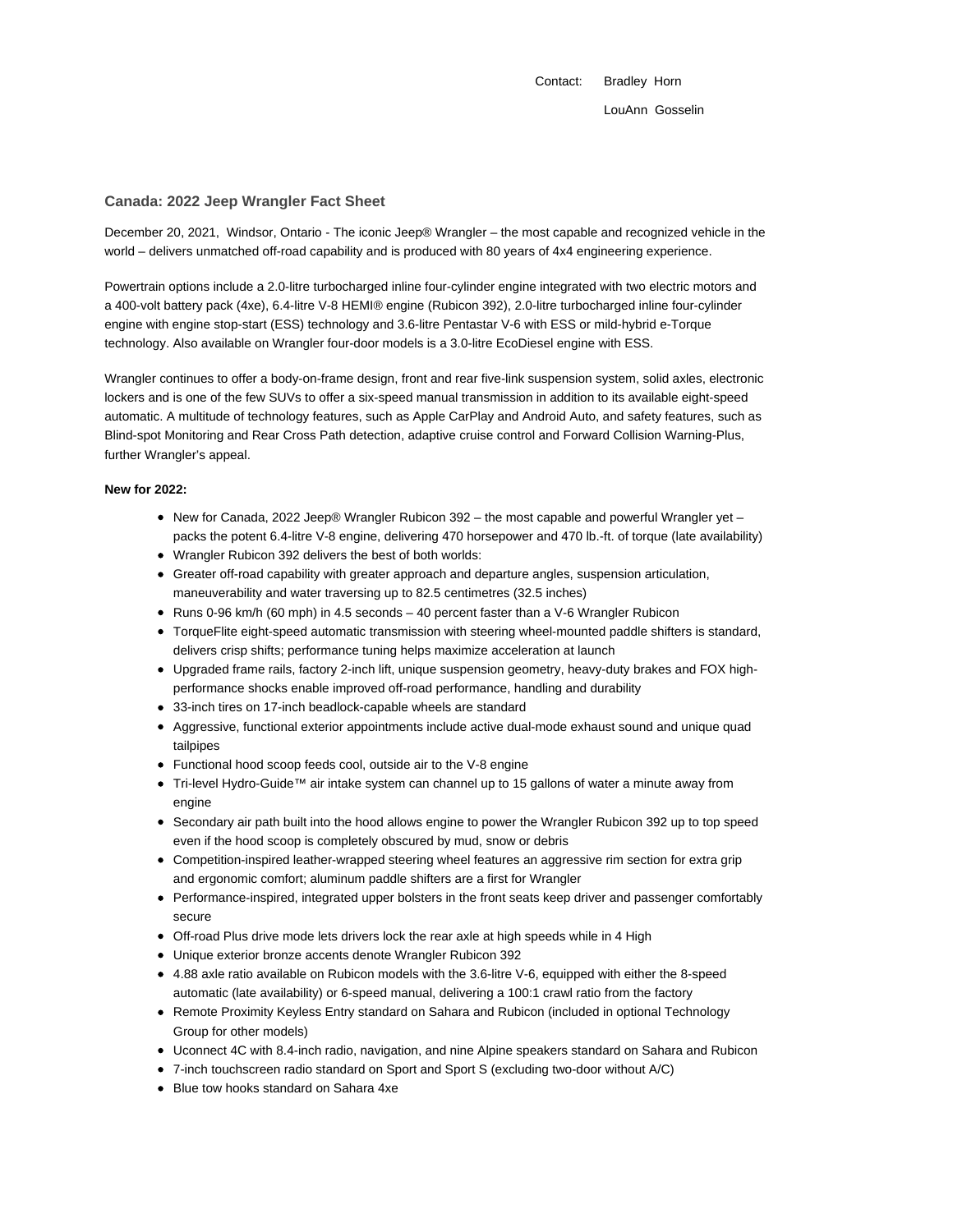- Blue pad print added to all 4xe wheels
- High Altitude 4xe gets new 20-inch wheel design and exterior mirrors with integrated turn signals
- Standard cabin filter that removes 95% of air particulates
- Updated exterior colour:
- Silver Zynith (replaces Billet Silver)

#### **Highlights:**

- Optional Xtreme Recon package, available on Willys four-door 3.6-litre automatic with eTorque, Rubicon four-door 3.6-litre automatic with eTorque and Rubicon 392 models, includes LT315/70R17C (35-inch) BF Goodrich KO2 all-terrain tires, 17-by-8-inch beadlock capable wheels, 4.56:1 axle ratio, swing gate reinforcement and 3.8 centimetre (1.5-inch) factory suspension lift with uniquely tuned shocks
- The Sunrider Flip Top for Hardtop, available on all Wrangler models, offers a front-row soft top that quickly and easily flips back for an enhanced open-air driving experience
- Available on Sport S, Sahara and Rubicon models, the windshield with Corning Gorilla Glass uses the same chemical-strengthening technology as cell phone screens. The combination of an ultra-thin Gorilla Glass inner ply with a 52% thicker outer ply makes this windshield lightweight, durable, and up to three times more resistant to chips, cracks and fractures from stones and off-road debris
- Dual-Door Group, with base or premium uppers, includes both full and half doors. Full-steel production doors are installed on the Wrangler while matching body-color half doors are conveniently packaged within the vehicle. Engineered, tested and backed by the factory, the new half-door option enhances the Jeep Wrangler driving experience with production styling, security and occupant protection. With lower window ledges, new half doors provide improved visibility while maneuvering on and off road
- Factory-backed, doors-off mirror kit for Wrangler is specifically engineered and tested to originalequipment standards, providing a production-equivalent field of view with minimal vibration. Each mirror in the kit attaches to a cowl-end cap bolt and the upper door hinge. In addition, an innovative, custom thumb wheel-nut-clamp is used as an attachment point to the door flange. Mounting brackets are finished with an anti-corrosion undercoat and durable black powder-coat finish. Mirrors include a built-in breakaway feature that prevents damage while in tight spaces on the road or trail
- Wrangler models offer the TrailCam forward-facing off-road camera with the 8.4-inch touchscreen, accessible through the available Off-road Pages
- Off-Road Plus, standard on Wrangler Rubicon, adjusts throttle, transmission shift points and traction control Rock-Trac 4x4 system with full-time four-wheel drive and a "4LO" ratio of 4:1 optional on Rubicon models
- The Jeep Wrangler 4xe powertrain integrates two electric motors and a 400-volt battery pack with a fuelefficient, turbocharged, four-cylinder engine and TorqueFlite eight-speed automatic transmission, delivering 4.8 Le/100 km (59 MPGe) and 35 kilometres of all-electric range. This configuration maximizes the efficiency of the hybrid propulsion components and mates them with Wrangler's world-renowned and proven driveline
- Best-in-class approach angle of 47.4 degrees, departure angle of 40.4 degrees, ground clearance of 32.7 cm (12.9 inches) and water fording of 85.3 cm (33.6 in.) help the Jeep Wrangler with Xtreme Recon Package scale the toughest terrain
- Standard 3.6-litre Pentastar V-6 engine delivers 285 horsepower and 260 lb.-ft. of torque, standard with ESS, and a six-speed manual transmission. Wrangler's 3.6-litre
- Pentastar V-6 engine is available with mild-hybrid eTorque technology and an eight-speed automatic transmission
- Available 2.0-litre turbocharged inline four-cylinder engine with ESS delivers 270 horsepower and 295 lb. ft. of torque
- Wrangler four-door models offer an available 3.0-litre V-6 EcoDiesel engine with ESS, rated at 260 horsepower and 442 lb.-ft. of torque. To handle the increased torque, the EcoDiesel V-6 pairs to a TorqueFlite 8HP75 eight-speed automatic transmission, calibrated for low-RPM shifts
- Available on Wrangler four-door models, Sky One-touch Power-Top allows occupants to open or close the Wrangler's roof with a push of a button. The Sky One-touch Power-Top can be used at speeds up to 96 km/h (60 mph)
- Wrangler models feature lightweight, high-strength aluminum doors, hinges, hood, fenders and windshield frame, as well as a magnesium swing gate, to help reduce weight and boost fuel economy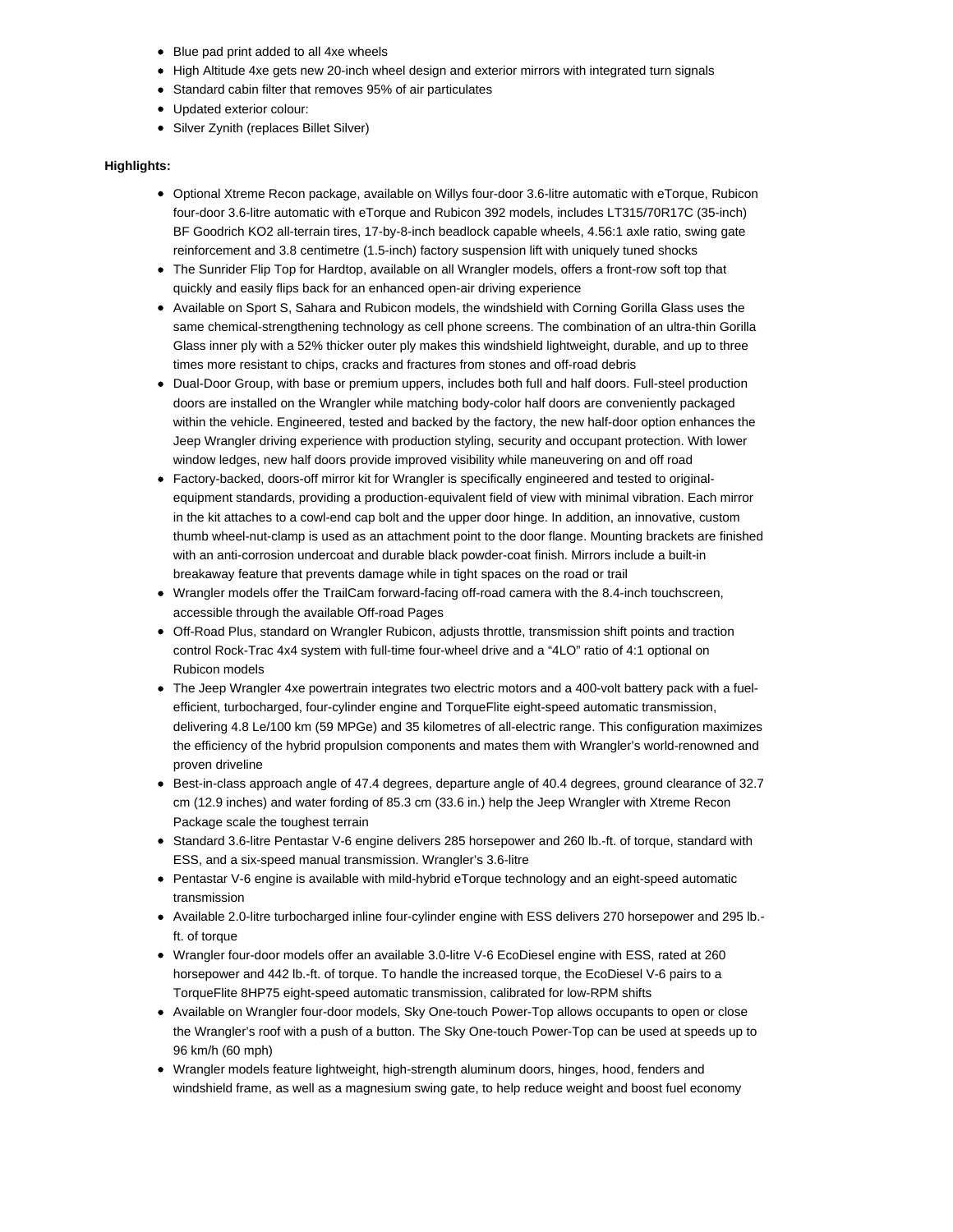- The capable driveline of the Sport and Sahara models include the Command-Trac NV241 part-time, twospeed transfer case, which features a 2.72:1 low-range gear ratio and next-generation Dana front and rear axles. In addition, an optional Trac-Lok limited-slip rear differential provides extra torque and grip in low-traction environments, such as sand, mud or snow
- Wrangler Sport and Sahara models offer a Selec-Trac two-speed transfer case with full-time four-wheel drive and a 2.72:1 low-range gear ratio. This full-time two-speed transfer case is intuitive and allows the driver to set it and forget it, while constantly sending power to the front and rear wheels
- The Wrangler Rubicon model features Dana 44 front and rear heavy-duty axles, enhanced off-road rock rails and the Rock-Trac NV241 two-speed or optional full-time transfer case with a 4:1 low-range gear ratio. Wrangler Rubicon also includes electric front and rear locking differentials, a disconnecting front sway bar and 33-inch BF Goodrich KM all-terrain tires, taking Wrangler to places others simply can't go
- Jeep Wrangler's signature features include iconic round headlamps, seven-slot keystone grille, trapezoid wheel flares, removable doors, exposed hinges with the Torx tool-bit size stamped into it, a fold-down windshield and innovative removable tops that allow the Wrangler to retain the brand's iconic appearance and function
- Fourth-generation Uconnect system includes Apple CarPlay, Android Auto and the choice of a 7.0- or 8.4-inch touchscreen with pinch-and-zoom capability. A 5.0-inch screen is standard on Sport two-door models without A/C
- Standard electronic stability control (ESC), electronic roll mitigation, trailer-sway control, Hill-start Assist and brake traction control are among more than 75 available safety and security features

### **Model Lineup**

For 2022, the Wrangler lineup consists of seven models:

- Sport (two-door only)
- Sport S
- Sahara (four-door only)
- Rubicon
- Sahara 4xe (four-door only)
- Rubicon 4xe (four-door only)
- Rubicon 392 (four-door only)

## **Available Exterior Colours:**

- Bright White
- Granite Crystal
- Silver Zynith
- Black
- Firecracker Red
- Sting Grey
- Hydro Blue
- Sarge Green
- Snazzberry
- Tuscadero (limited availability)

#### **Available Interior Colours:**

- $\bullet$  Black
- Black/Dark Saddle
- Heritage Tan

## **Jeep**

Built on 80 years of legendary heritage, Jeep is the authentic SUV brand that brings capability, craftsmanship and versatility to people who seek extraordinary journeys. The Jeep brand delivers an open invitation to live life to the fullest by offering a broad portfolio of vehicles that continues to provide owners with a sense of security to handle any journey with confidence. The Jeep vehicle range consists of the Cherokee, Compass, Gladiator, Grand Cherokee, Renegade and Wrangler. Jeep Wave, a premium owner loyalty and customer care program that is available to All-New Grand Cherokee and Grand Cherokee L owners, is filled with benefits and exclusive perks to deliver the utmost